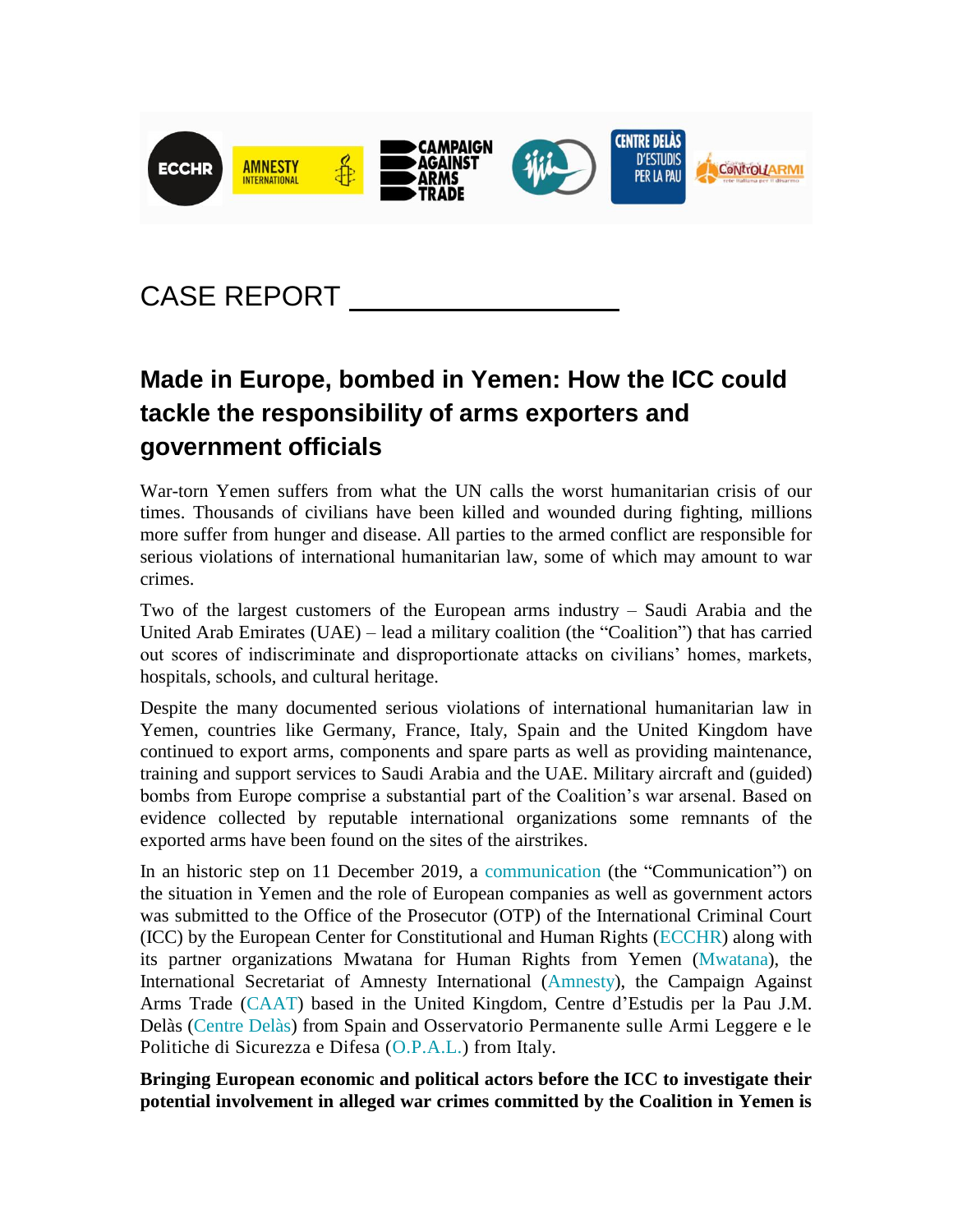#### **a new avenue in the quest for justice. With this ground-breaking Communication to the ICC, ECCHR and its partners are challenging the role of European economic and political actors in Yemen. Arms exports to Coalition members fuel the armed conflict in Yemen, and should be stopped.**

The companies focused on in the Communication are: Airbus Defence and Space S.A. (Spain), Airbus Defence and Space GmbH (Germany), BAE Systems Plc. (UK), Dassault Aviation S.A. (France), Leonardo S.p.A. (Italy), MBDA UK Ldt. (UK), MBDA France S.A.S. (France), Raytheon Systems Ltd. (UK), Rheinmetall AG (Germany) through its subsidiary RWM Italia S.p.A. (Italy), and Thales France.

These companies have exported (or are still exporting) arms to the Coalition. The exports are licensed by high-ranking government officials who ECCHR and its partners believe know that there is a strong likelihood that these arms may be used to commit violations of international humanitarian law that may amount to war crimes.

The conflict in Yemen is a stark example of how high-level company officers as well as high-ranking government officials can potentially act as abettors to international crimes committed by and in other states. There is no clear jurisdictional route to prosecuting the direct perpetrators of the potential war crimes committed by the Coalition in Yemen – Coalition officials and military personnel – at the International Criminal Court at this point in time. Yet, the ICC does have the ability to hold accountable their suppliers – corporate officers of arms companies and government officials in Europe.

With this Communication, ECCHR and its partners intend to challenge the potential legal responsibility of arms companies and high-ranking government officials who through authorizing and exporting arms to members of the Coalition may have been contributing to serious violations of international humanitarian law in Yemen.

So far, this issue has been not adequately addressed by law enforcement on the national level nor by the ICC.

To achieve holistic accountability for any crimes committed by the Coalition in Yemen and to expose the role corporate officers played in enabling any such crimes, an investigation into the situation in Yemen must be opened by the OTP.

### **Attacks on civilian targets: Potential war crimes in Yemen by the Saudi/UAE-led Coalition**

The 350-page Communication provides factual information on 26 incidents of airstrikes allegedly conducted by the Coalition on residential buildings, schools, hospitals, a museum and world heritage sites, which may constitute war crimes under the Rome Statute.

The airstrikes detailed in the Communication are emblematic examples of thousands of Coalition airstrikes in Yemen. They illustrate a pattern of warfare conducted by the Coalition which is characterized by indiscriminate and disproportionate attacks that have led to the deaths and injury of civilians and damage to civilian objects.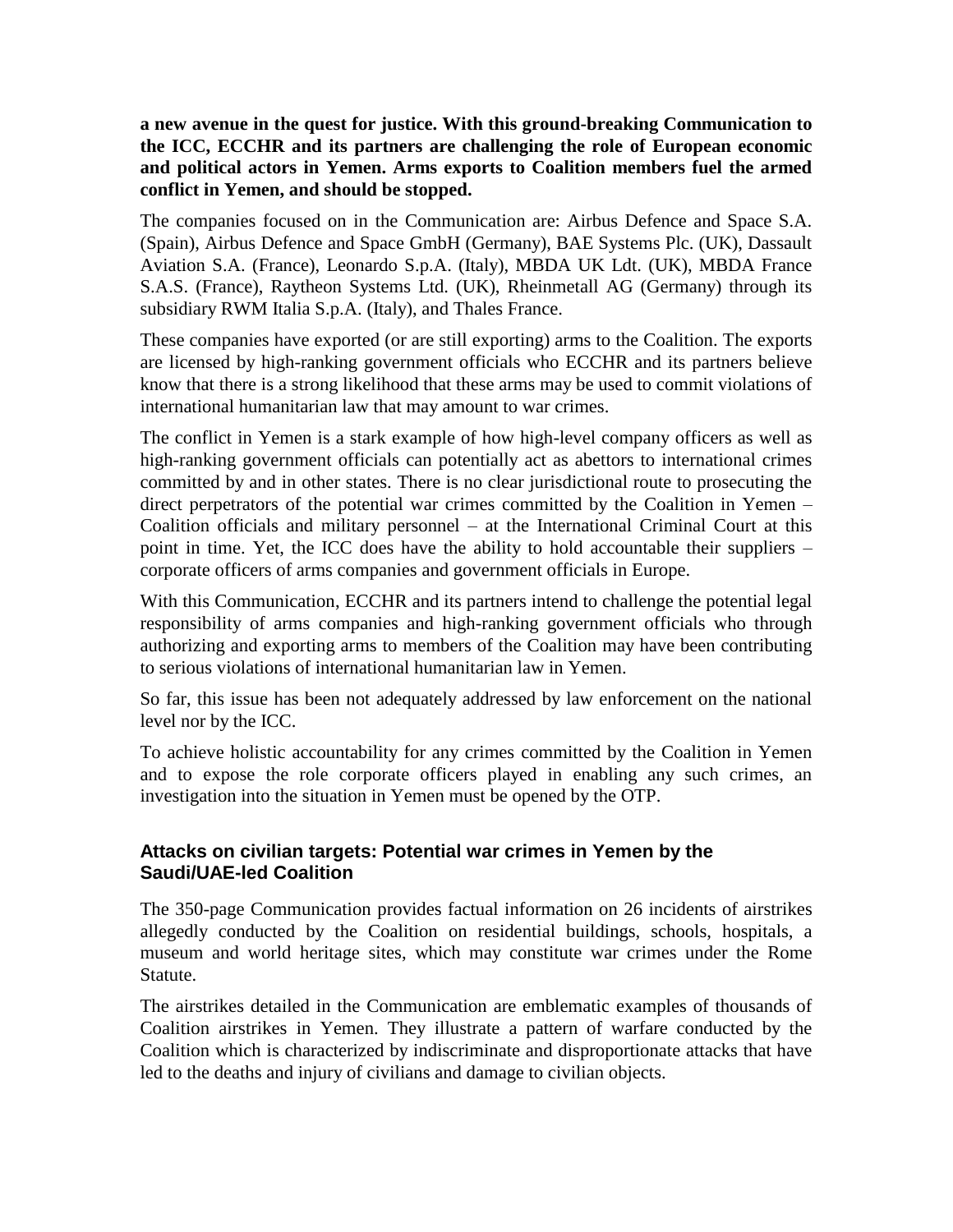On 12 June 2015, for example, the Coalition allegedly conducted an airstrike on a residential area in the Al-Qasimi neighborhood in the Old City of Sana'a, the capital of Yemen. As reported, five civilians were killed. Five houses which were part of the World Heritage Site in the historic center of Sana'a were completely destroyed. No evidence has been found indicating the houses were military targets at the time of the attack.<sup>1</sup> The Coalition's Joint Incident Assessment Team (JIAT) claimed the Coalition did not bomb the neighborhood on that day. However, a remnant of a 2000 lb bomb reported to have been found at the scene, and the level of destruction caused by the strike, question JIAT's statement.

On 2 December 2015, the Coalition attacked the direct vicinity of a Mèdecins Sans Frontières [\(MSF\)](https://www.msf.org/) tented clinic in Taiz city in south-western Yemen.<sup>2</sup> The clinic served a high number of internally displaced people. Nine people were injured, including two MSF staff members. One of the injured died the following day. The Coalition was aware of the location and operation of the clinic. As reported, prior to the airstrike, MSF had shared the coordinates of the clinic with all of the parties to the conflict. Despite several calls by MSF to the Coalition to raise their concerns about airstrikes in the surroundings, the Coalition informed MSF that they could "be sure that we will not approach those locations and your team has to stay there for the time being." Not long afterwards, the vicinity of the clinic was struck and staff wounded.

On 8 October 2016, three bombs allegedly dropped by the Coalition struck the village of Deir Deir Al-Ḩajārī in north-west Yemen. The [airstrike killed a family of six,](https://www.ecchr.eu/en/case/european-responsibility-for-war-crimes-in-yemen/) including a pregnant mother and her four children. The family's house was located in a rural area and of no strategic interest. At the site of the airstrike bomb remnants were found as well as a suspension  $\log$  – used to attach a bomb to a military aircraft – manufactured by RWM Italia S.p.A., a subsidiary of the German arms manufacturer Rheinmetall AG.

Many other similar airstrikes by the Coalition have been thoroughly documented by the UN Panel of Experts on Yemen, the Group of Eminent Experts on Yemen and renowned non-governmental organizations such as Mwatana for Human Rights from Yemen, [Human Rights Watch](https://www.hrw.org/) and Amnesty International.

The scale of civilian casualties and the damage to and destruction of civilian objects from Coalition airstrikes in the view of ECCHR and its partners indicates a pattern of indiscriminate and disproportionate attacks, as well as possibly direct attacks on civilians and specially protected objects. Data from the Yemen Data Project – a non-profit organization aimed at collecting data on the conduct of the war in Yemen in light of the absence of official military records – indicates that the total number of air raids since the beginning of the air campaign by the Coalition amount to approximately 20,321, of which

 $\overline{a}$ 1

2

Mwatana, *The Degradation of History Report*, 15 November 2018, p 49, [www.mwatana.org/en/yemens-cultural-property/.](http://www.mwatana.org/en/yemens-cultural-property/)

<sup>2018</sup> Report of the Group of the UN Panel of Experts on Yemen.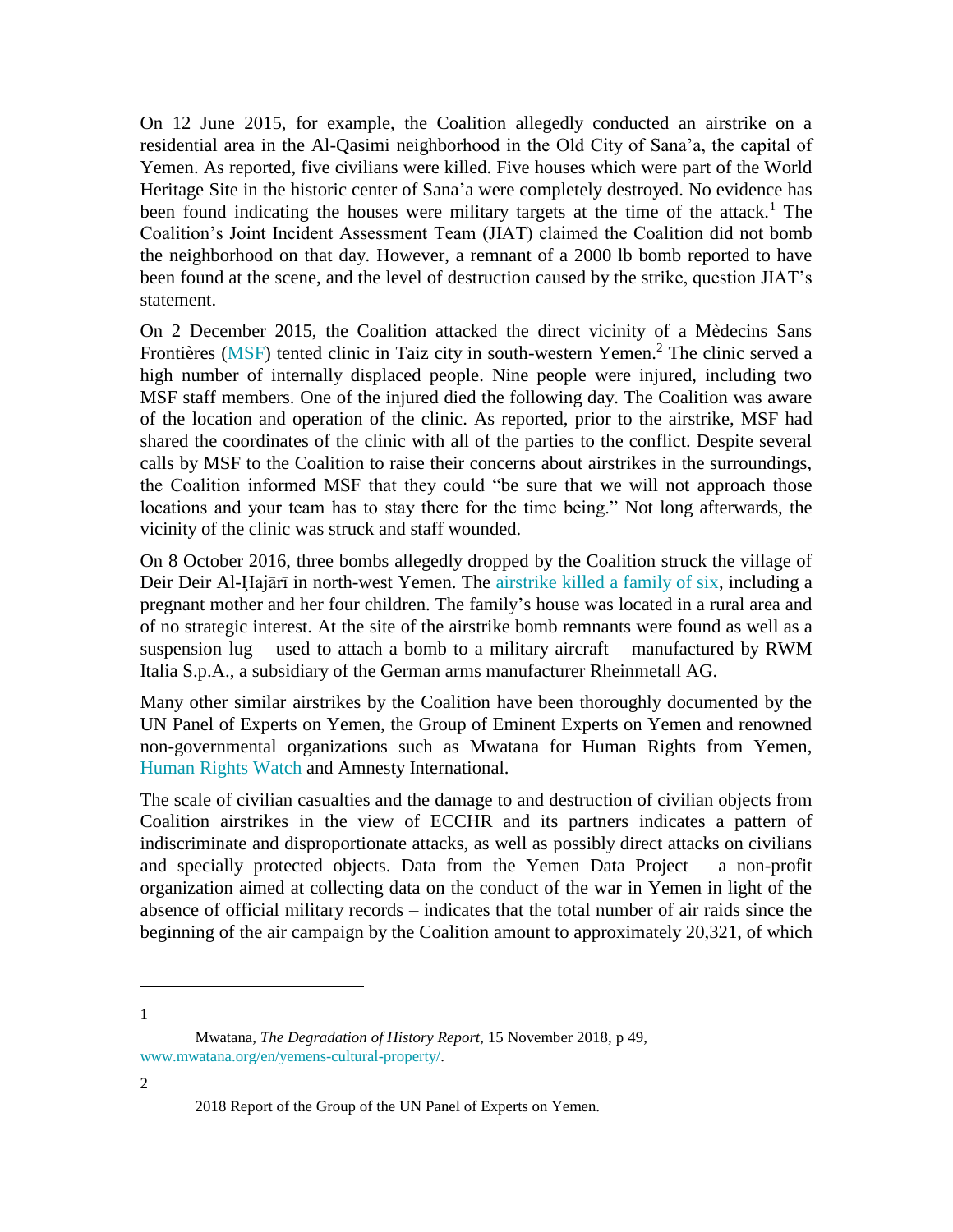6,897 on military and 6,357 were on non-military targets.<sup>3</sup> Of 6,929 airstrikes it is unknown whether there was a legitimate military target present.

#### **The military intervention of the Coalition: From aerial warfare to a** *de facto* **blockade of Yemen**

In 2011, pro-democracy uprisings in Yemen led former long-time President Ali Abdullah Saleh to resign. In September 2014, the Houthi armed group (also known as the Houthis or Ansar Allah) took control of the Yemeni capital Sana'a by force. The move followed a series of smaller armed confrontations between the Houthi armed group and other forces, including Yemeni government forces, in Saada, Al Jawf and Amran. President Abd Rabboh Mansour Hadi, who replaced Saleh, fled to Aden in southern Yemen. In March 2015, the Houthi armed group, together with troops loyal to former president Saleh, entered the city of Aden. President Hadi fled to Saudi Arabia.

In March 2015, the Saudi/UAE-led Coalition became involved in the Yemen conflict, when it launched a military air operation named "Decisive Storm" in response to President Hadi's request for support against the Houthi armed group.<sup>4</sup> At the end of April 2015, Decisive Storm was succeeded by Operation "Restoring Hope."<sup>5</sup> In addition to conducting an aerial campaign, the Coalition imposed a *de facto* naval blockade on areas controlled by the Houthi-Saleh forces and closed off Sana'a airport.

The Coalition was initially comprised of Saudi Arabia, the UAE, Bahrain, Kuwait, Egypt, Jordan, Morocco, Sudan, and Qatar.<sup>6</sup> Coalition military activities are under the control of Saudi Arabia and the UAE.<sup>7</sup> A joint headquarters in Riyadh led by Saudi Arabia controls air operations in Yemen.

 $\overline{a}$ 3

4

Identical letters dated 26 March 2015 from the Permanent Representative of Qatar to the UN Addressed to the Secretary-General and the President of the UNSC, UN Doc. S/2015/217 (2015).

5

6

Detailed data on the airstrikes can be found on the Yemen Data Project's website: [www.yemendataproject.org/data.html.](http://www.yemendataproject.org/data.html) The Yemen Data Project is an independent data collection project aimed at collecting and disseminating data on the conduct of the war in Yemen, with the purpose of increasing transparency and promoting accountability of the actors involved. The Yemen Data Project lists target category based on the original use of the target, "e.g. a school hit by an airstrike is referred to as a school building, with no further assessment on its use at the time of the airstrike or the circumstances that led to the airstrike."

Noah Browning and Mostafa Hashem: "Saudi/UAE-led Coalition announces end to Yemen operation", in: Reuters, 21 April 2015, [www.reuters.com/article/us-yemen-security-saudi/saudi-led](http://www.reuters.com/article/us-yemen-security-saudi/saudi-led-coalition-announces-end-to-yemen-operation-idUSKBN0NC24T20150421)[coalition-announces-end-to-yemen-operation-idUSKBN0NC24T20150421.](http://www.reuters.com/article/us-yemen-security-saudi/saudi-led-coalition-announces-end-to-yemen-operation-idUSKBN0NC24T20150421)

After the Gulf crisis, Qatar left the coalition.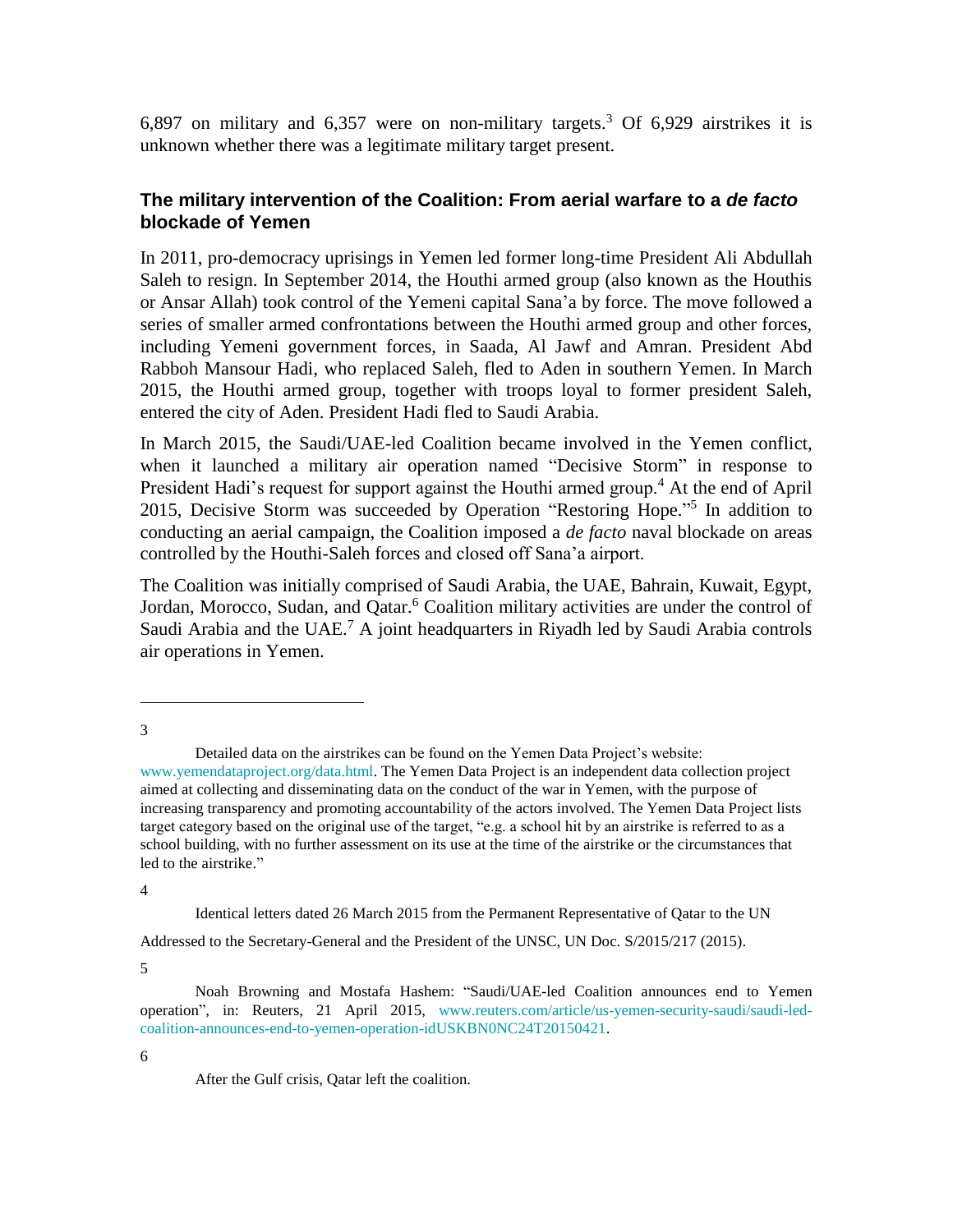### **The role of Europe: Exporting military goods to leading parties in the armed conflict in Yemen**

The supply of weapons to the Yemen conflict is a flagrant example of non-compliance with international, regional and national export control law. Contrary to provisions in the Arms Trade Treaty, the EU Common Position and domestic laws, European states have continued to supply arms which carry a substantial risk of being used to commit or facilitate serious violations of international humanitarian law violations and grave human rights abuses in the Yemen conflict.

Numerous companies from European countries have supplied Coalition members – in particular Saudi Arabia and the UAE with arms, components and spare parts, maintenance, training and support services. European companies – and indirectly European states – profit from these exports.

While the US are a key Coalition supplier, military goods from Europe constitute a substantial part of the overall equipment available to Coalition air forces. The United Kingdom, Germany, Spain, France and Italy make up the biggest share of arms delivered from Europe to Saudi Arabia, the UAE and Egypt.

As ECCHR and its partners understand, the Coalition relies on the following military products manufactured by European companies: Typhoon and Tornado fighter jets, indispensable for the air warfare, are the result of joint production schemes including several European companies, namely BAE, Airbus Defence and Space GmbH (Germany), Airbus Defence and Space S.A. (Spain) and Leonardo for the Typhoon as well as Leonardo, BAE, Airbus, and Panavia Gmbh (Germany) for the Tornado.

These planes are further equipped with bombs and missiles equally of European origin, comprising in particular MBDA (UK and France) manufactured Brimstone and Storm Shadow Missiles, as well as Raytheon UK produced Paveway IV bombs and RWM Italia manufactured bombs of the MK 80 series. Targeting devices that allow for the actual deployment of those bombs are provided by the French company Thales among others.

Several sources have confirmed the use of the Eurofighter Typhoons in the airstrikes carried out by the Coalition in Yemen. The same goes for Mirage military aircrafts, produced by French company Dassault, which are part of the UAE fleet which has been used in the armed conflict in Yemen.

While it is near impossible to identify the aircraft used in an airstrike in the vast majority of attacks, the supply of these jets, as well as as the ongoing provision of spare parts and maintenance, training, and support services that keeps them operational, may constitute substantial contribution to the commission of serious violations of international humanitarian law in Yemen – violations that in some instances may amount to war crimes.

 $\overline{a}$ 7

Letter dated 27 January 2017 from the Panel of Experts on Yemen addressed to the President of the UN Security Council, Final report of the Panel of Experts on Yemen.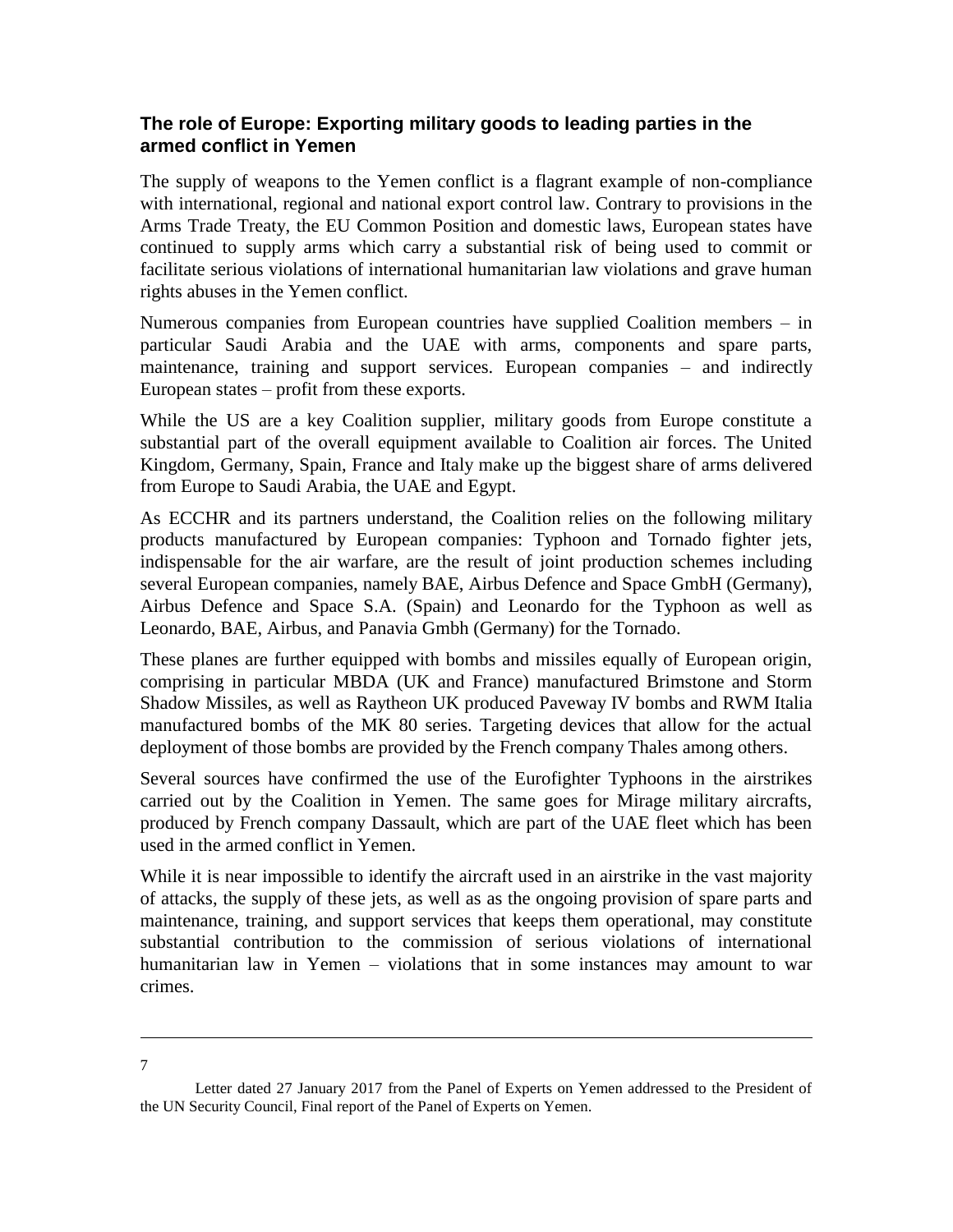Bomb remnants found on sites of airstrikes in Yemen include in particular the guidance kits for bombs: Paveway IV (INS/GPS and laser-guided) munition produced by Raytheon in the United Kingdom. But also bombs from the MK 80 series produced by RWM Italia, as well as the Storm Shadow and Brimstone Missiles produced jointly by MBDA UK and France.

These European companies and products therefore have substantially contributed to the aerial warfare carried out in Yemen and, as a result, may be potentially complicit in the serious violations of international humanitarian law committed by the Coalition, some of which may amount to war crimes.

## **The International Criminal Court: A forum to challenge Europe's role in alleged war crimes committed in Yemen**

Communications to the ICC against corporate actors are rare, let alone investigations into their activities.

Investigating the alleged crimes at a national level is complicated due to the transnational character of the corporations involved, their complex structures, the overall opaqueness of data on arms exports, the lack of willingness and ability to investigate companies, and the fact that the main crimes are alleged to have been committed in Yemen.

Currently, there is a lack of genuine national investigations into and/or prosecutions in relation to this matter in the various domestic European jurisdictions. Pursuing accountability efforts for Yemen will not only constitute a step towards closing this corporate impunity gap but will also provide the OTP with a sound basis to challenge the role of important actors in the war in Yemen. The European dimension and potential complicity violations that amount to international crimes in Yemen needs more attention and is deserving criminal investigations.

# **The Communication to the OTP: Economic and political actors from Europe potentially bear criminal responsibility**

The Communication submitted to the OTP by ECCHR and its partners in December 2019 specifically tackles the potential complicity of European arms companies and highranking government officials, who, by authorizing and exporting arms to members of the Coalition may have been contributing to serious violations of international humanitarian law in Yemen. As a result, the economic and political actors involved in the arms trade potentially bear criminal responsibility.

ECCHR, Mwatana, Amnesty, CAAT, Centre Delàs and [Rete Disarmo](https://www.disarmo.org/) request the OTP to investigate the responsibility of a) high-level corporate officers with EU nationality from BAE Systems, Leonardo, Airbus Spain, Airbus Germany, Dassault, Raytheon UK, RWM Italia, MBDA UK and MBDA France, and Thales and b) high ranking government officials from UK, France, Spain, Italy and Germany's arms export licensing authorities, for potential complicity in serious violations of international humanitarian law which may amount to war crimes committed by the Coalition in Yemen.